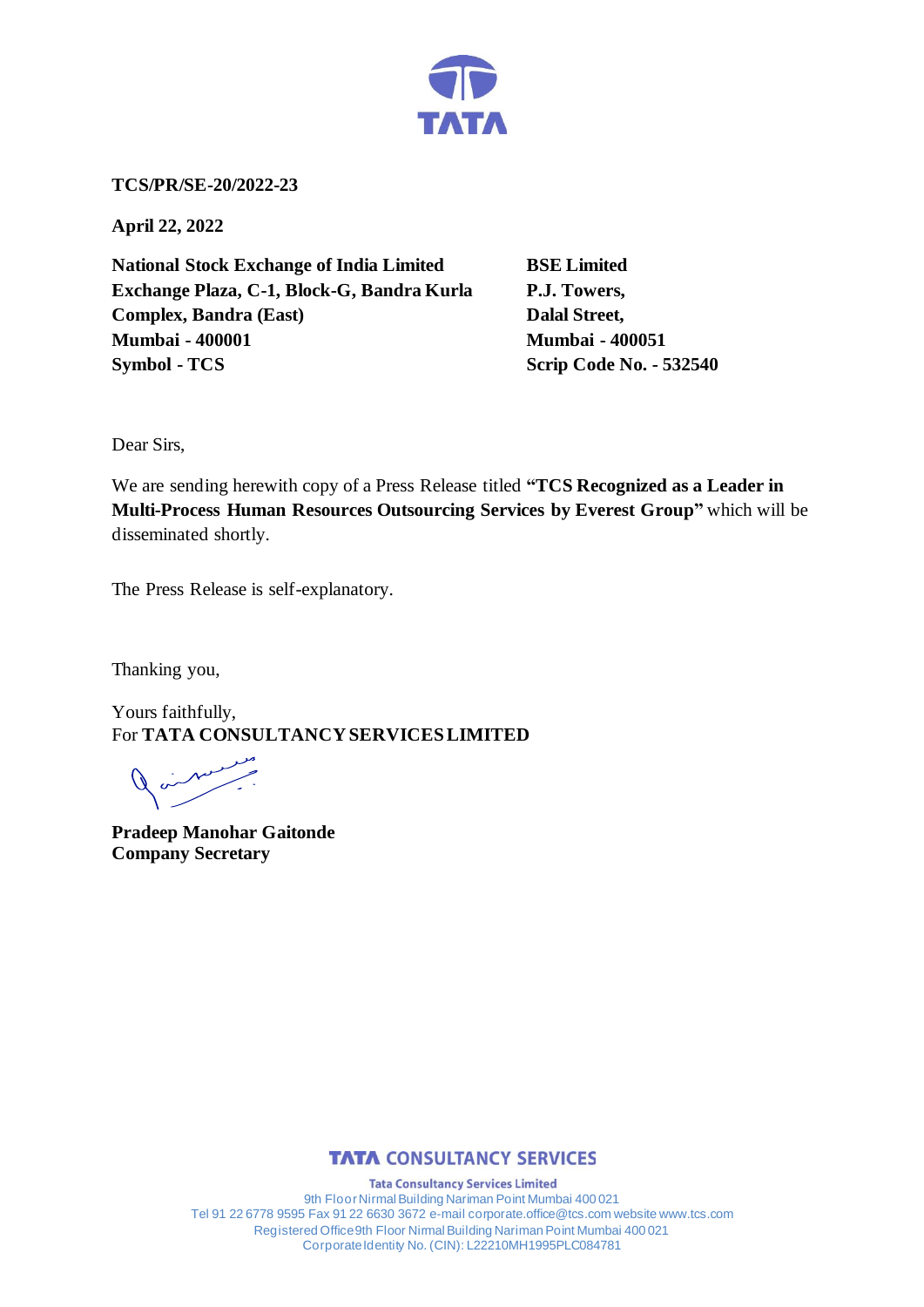

For immediate use Press Release

## **TCS Recognized as a Leader in Multi-Process Human Resources Outsourcing Services by Everest Group**

*Tata Consultancy Services' End-to-End HR Transformation Services, Balanced Client Portfolio and Strong Digital Ecosystem Powered by TCS Cognix™, Have Been Cited as Key Strengths*

**NEW YORK | MUMBAI, April 22, 2022:** Tata Consultancy Services (TCS) (BSE: 532540, NSE: TCS) has been recognized as a Leader in Everest Group's PEAK Matrix® for Multi-Process Human Resources Outsourcing (MPHRO) Services<sup>1</sup>.

According to the report, TCS has experienced a strong growth in its human resource practice and expanded into Latin America, Europe and Middle East. The report recognizes TCS' end-to-end transformation capabilities, its balanced client portfolio and investments in next-generation technologies as its key strengths. It acknowledges that TCS has brought in transformative solutions like TCS Cognix™ as well as the TCS Pace Port™ co-innovation and advanced research centers to drive human-centered solutions and accelerated digital transformation for its clients.

*"Using TCS Cognix for HR, we have been successfully helping leading organizations pivot quickly to a digitallypowered future-ready HR operating model that elevates the employee experience and is more agile. This has helped these organizations manage talent better, giving them a competitive edge in the market,"* said **Ashok Pai, Global Head, Cognitive Business Operations, TCS***. "Our leadership position in this assessment is a reflection of our strong market relevance and performance backed by our continued investments in building innovative and differentiated offerings for our customers."*

TCS offers a comprehensive portfolio of services across the human resource value chain spanning strategy, employee relations, recruitment, payroll, performance management, training, compensation and more. Its unique proposition of integrating services across business process, IT infrastructure, technology and applications powered by its consulting-led approach helps it drive end-to-end HR transformation for its global clients. TCS also boasts of partnerships with all leading HR platform providers such as SAP, Oracle, Google, Workday, and ServiceNow. This enables it to provide Business Process as a Service (BPaaS) solutions for its customers using both third-party platforms as well as in-house platforms like CHROMA™.

TCS has been continuously enhancing its HR services portfolio adding innovative capabilities like humancentered design, TCS Cognix and globally distributed co-innovation and research hubs called TCS Pace Ports that help drive differentiated value proposition for its clients. It has also created new solutions around wellness, digital learning and e-recruitment to cater to the evolving customer needs.

TCS Cognix for Human Resources, is an AI-driven human-machine collaboration suite powered by TCS' Machine-First™ approach. Cognix has a vast library of pre-built, configurable, and reusable digital solutions called value buildersthat address varied digital requirements of its clients. AI based Payroll Command Center and Cognitive Talent Sourcer are some examples of these digital solutions. Cognix also features a maturity assessment model that can benchmark customers' HR operations against industry best standards. It further guides customers on how to get to the desired end state with recommendations around processes that need to transform and the corresponding digital solutions that help drive this transformation.

By using Cognix, our customers can quickly embed AI, ML, automation, advanced analytics into their HR operations and move to a future-state operating model that is more resilient, adaptative and innovative.

"*TCS has been positioned as a Leader again in this year's MPHRO PEAK Matrix® because of its huge* 

<sup>1</sup> Multi-Process Human Resources Outsourcing (MPHRO) Services PEAK Matrix® Assessment 2022, Priyanka Mitra, Anwesha Chakraborty, Everest Group, March 31, 2022